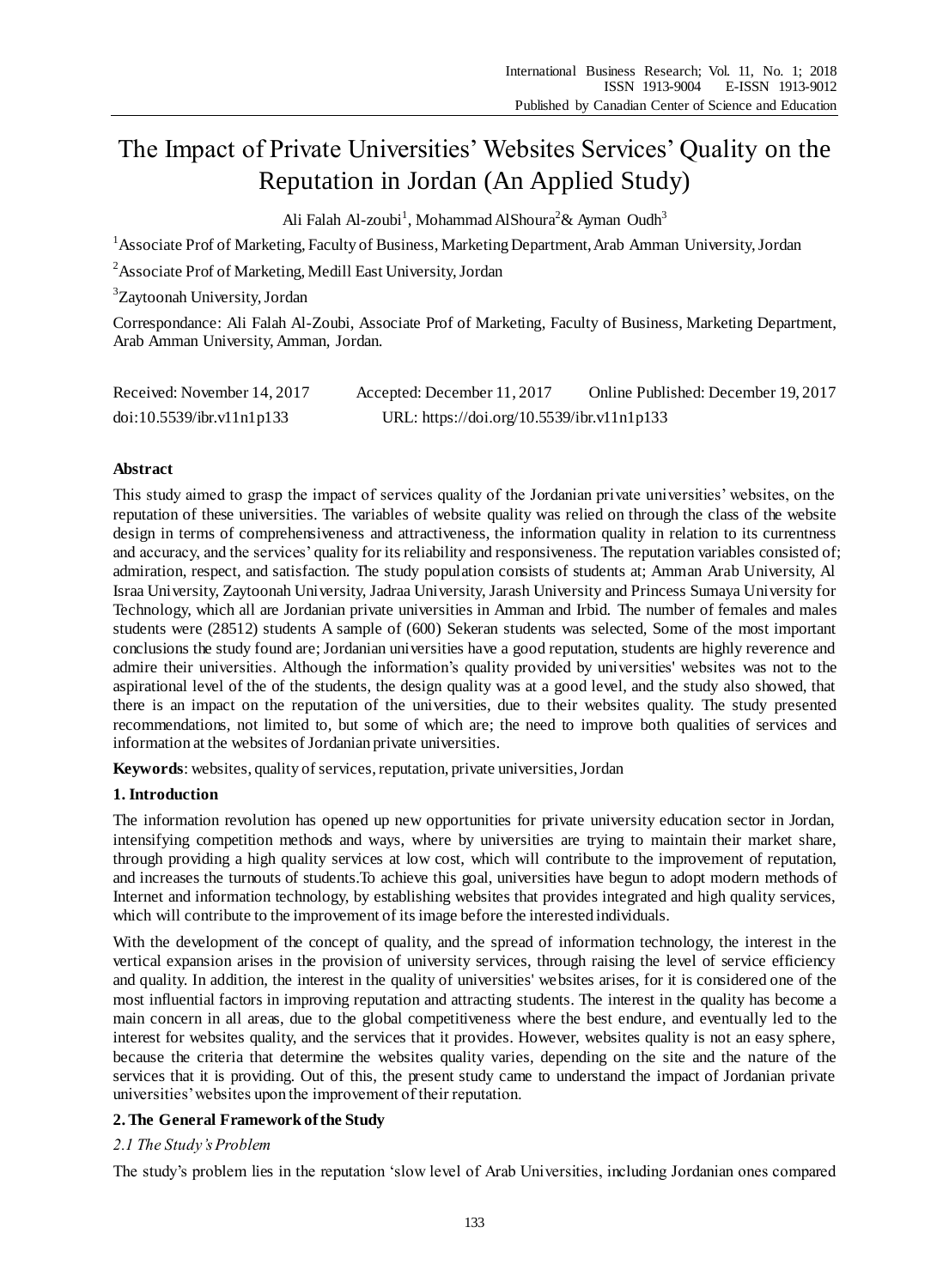with International Universities. King Saud University which was among the first 500 International Universities In the 2016 world rankings, was ranked at (315) ([www.webometrics.info](http://www.webometrics.info/)**)**, and in the annually conducted evaluation of the universities, not a Jordanian university can be found at an advanced level. This evaluation process is conducted according to the information and services available on the Websites of the Universities, which means the importance of these Websites as an essential source of evaluation, which is expected to affect the reputation of these Universities.

# *2.2 The Study's Questions*

Based on the study's problem, the main question of the study presented is; what is the effect of Jordanian private universities' websites quality, on the reputation of these universities? In addition, of that, the following questions branches:

1. What is the effect of website design's quality (comprehensiveness, attractiveness) on the reputation of Jordanian private universities?

2. What is the effect of website information's quality (currentness and accuracy), on the reputation of private Jordanian universities?

3. What is the effect of the website services quality (reliability, responsiveness) on the reputation of Jordanian private universities?

# *2.3 The Study's Importance*

The study's importance is; that it is an applied study, which deals with an important subject, namely the reputation of private universities in Jordan, and the effect of websites quality on strengthening them and this importance can be summarized through the following:

1. The importance of E-services provided by private universities' websites for students and the general public.

2. The importance of the higher education sector in Jordan, as it is a broad, developing and highly sector competitive.

3. E-services is a global direction characterized by growth, especially in light of the high cost of collecting information, and the increasing need to invest time in a way that increases efficiency and saves costs.

4. The scarcity of previous studies on the subject, especially locally and in the Arab region (as far as both researchers knowledge).

# *2.4 The Study's Objectives*

The study aims to identify the influential correlation between the quality of E- services of the Jordanian private universities' websites and the reputation of these universities. This objective is branching into the following:

1. To acknowledge the role of the website design quality in terms of its comprehensiveness, attractiveness, and their impact on the reputation of Private Universities in Jordan.

2. Comprehend the role of the quality of the information available at the websites in relation to its currentness and accuracy, and its impact on the reputation of Private Universities in Jordan.

3. To grasp the role of service quality regarding reliability, responsiveness, and its impact on the reputation of Private Universities in Jordan.

4. Introduce recommendations, hoping that it will contribute to the improvement of the websites' quality of the Private Universities in Jordan, which in turn will increase their competitiveness and elevate their reputation in the Arab region and regionally.

# *2.5 Model and Variables of the Study*

This study contains two types of variables and they are:

The independent variable; which is the services quality of the Websites and its indicators.

The dependent variable, and it is; the reputation of the Higher Education Organizations, and its dimensions. The following figure gives an illustration of this.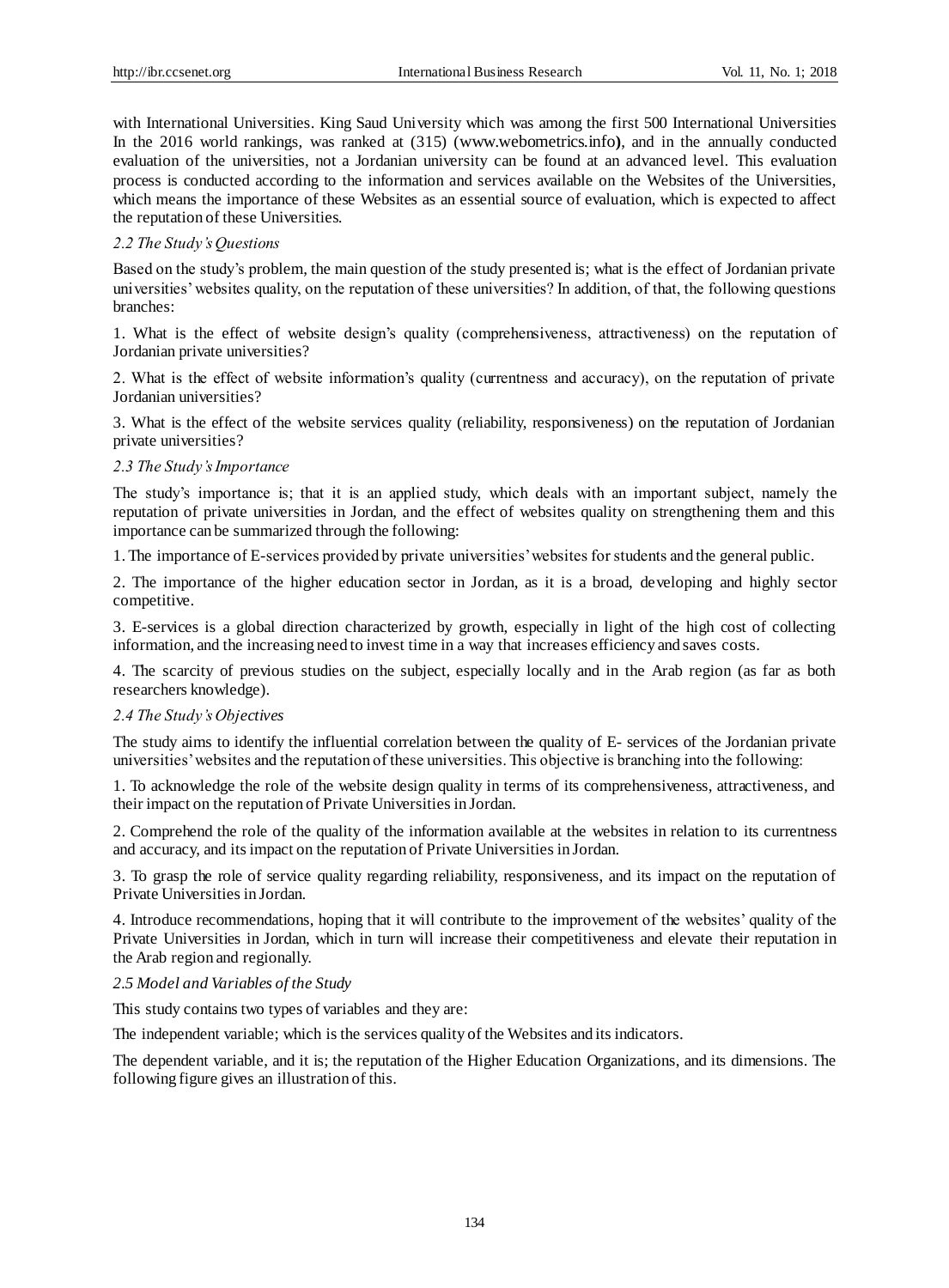| <b>Dependent Variables:</b>         | <b>Independent Variables:</b>               |  |  |  |  |
|-------------------------------------|---------------------------------------------|--|--|--|--|
|                                     | <b>Universities</b><br>Websites'<br>Private |  |  |  |  |
| The reputation and indicators of    | quality and its dimensions are:             |  |  |  |  |
| higher education organizations are: | - Comprehensiveness.                        |  |  |  |  |
| -Admiration.                        | - The attractiveness.                       |  |  |  |  |
| - Respect.                          | - Information's currentness.                |  |  |  |  |
| -satisfaction.                      | - Information's Accuracy.                   |  |  |  |  |
|                                     | - Reliability.                              |  |  |  |  |
|                                     | - Responsiveness.                           |  |  |  |  |
|                                     | -Employees' communication                   |  |  |  |  |
|                                     | interaction with customers                  |  |  |  |  |
| Source: (Authors, 2017)             |                                             |  |  |  |  |

Source: (Authors, 2017)

Figure 1. The Model of the Study

# *2.6 The Study's Hypotheses*

# **The study's main hypothesis**

**Ho1:** There is no effect of statistical significant at the level of  $(a \le 0.05)$  for The quality of website in terms of its dimensions; (quality of website design, quality of information, quality of services), on the reputation of the Jordanian Private Universities (admiration, respect, satisfaction). From the main hypothesis, the flowing subhypothesis derives.

# **The first sub-hypothesis:**

**Ho1-1:** There is no effect of statistically significant at the level of  $(a \le 0.05)$  for the quality of website design (comprehensiveness, attractiveness) on the reputation of Jordanian Private Universities

# **Second sub-hypothesis:**

**Ho1-2:** There is no effect of statistically significant at the level of  $(a \le 0.05)$  for the quality of the information (curentness and accuracy) on the reputation of the Jordanian Private Universities

# **Third sub-hypothesis:**

**Ho1-3:** There is no effect of statistically significant at the level of  $(a \le 0.05)$  for the quality of services (reliability, responsiveness) on the reputation of Jordanian Private Universities.

# *2.7 The Study Limitations*

- **Spatial limitation:** Six Private Universities in Jordan.

**- Time Limitation:** The study was applied during the period of 1<sup>st</sup> June to 30<sup>th</sup> September 2017.

**- Human limitation:** The study was limited to students in scientific faculties, and they were (600) student.

**- Objective limitation**: To know the effect of the quality of private universities 'websites on the reputation of the Higher Education Organizations in Jordan.

# *2.8 Methodology of the Study*

**The study's population**; is composed of students from Jordanian private universities in Amman and Irbid; (Amman Arab University, Al Isra University, Zaytoonah University, Jadra University, Jarash University and Princess Sumaya University for Technology), and they were (28512) students.

**The study's sample**; a sample of 1425 students were selected, i.e.5% of the total study population.

**The study's Tool**; The study tool was the questionnaire, where (600) questionnaires were distributed to find out the opinion of these students on the study's subject.of the questionnaire total, (1250) were retrieved by a percentage of (83%) which is sufficient and appropriate for the purposes of practical analysis.

**Data analysis method**; the Statistical Package for social sciences SPSS) was adopted for the statistical analysis and testing the hypothesis. Whereby the statistical methods used, suitable the objectives of the study and the statistical means are:

1. Descriptive Statistics, Average Arithmetic, Standard Deviation, Frequencies, and Percentages (Frequency, St.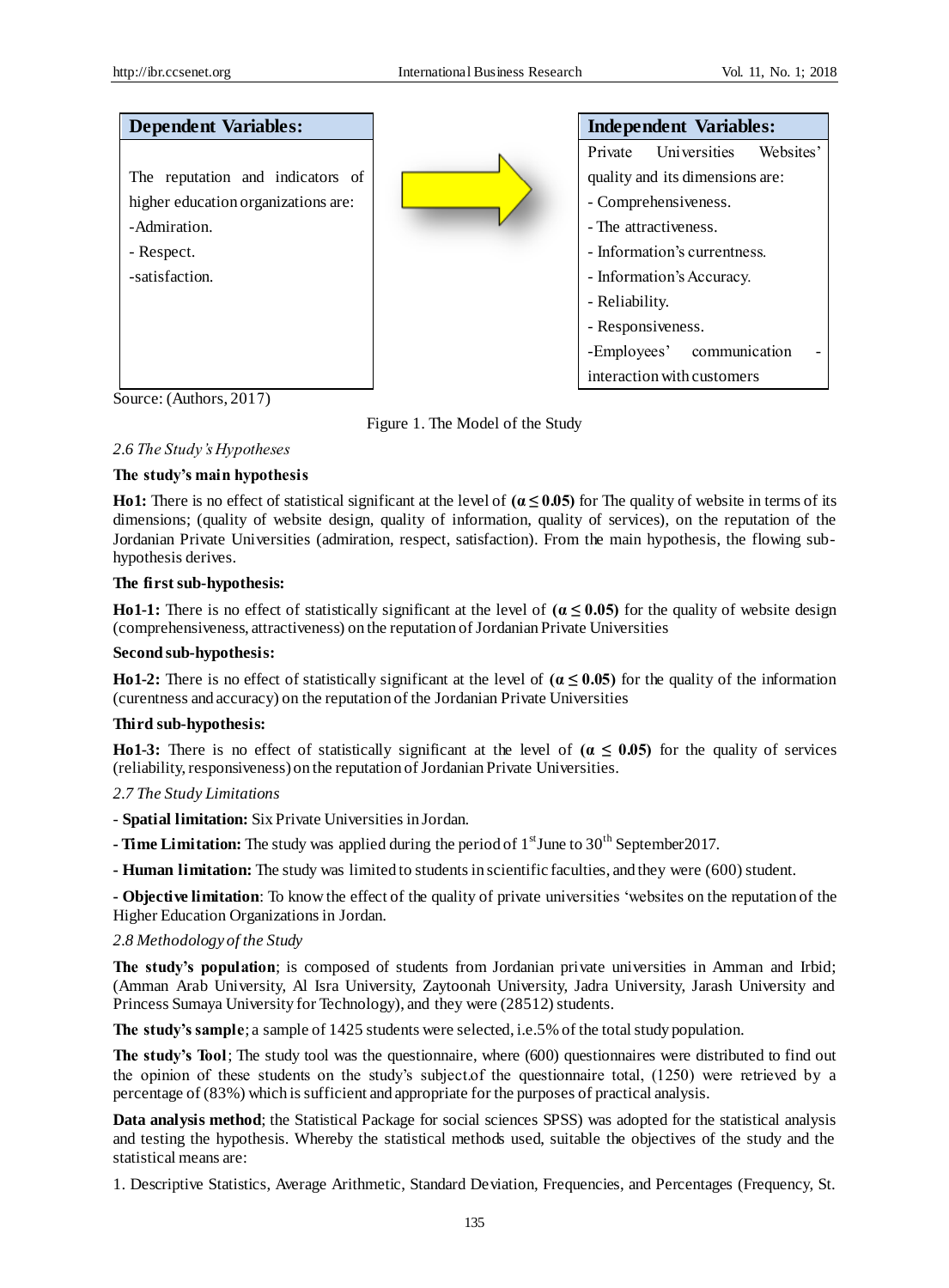## Deviation, Ratio).

2. Simple Regression, and Multi Regression to test the validity of the study's hypotheses.

3. Stepwise Regression test to examine the gradient influence force of the study's hypotheses according to their variables.

4. Cronbach Alpha to measure the stability of the tool.

## *2.9 Previous Studies*

- (Dowling, 2004) titled; Journalists' Evaluation of Corporate Reputations, aimed at describing the successful model of four indicators to measure their impact on improving the reputation of the organization. The indicators were developed based on the interviews of 25 journalists, specialized in the work of major organizations. These indicators are (market presence, organizations capabilities, performance, and social accountability), and to determine these indicators effect on the Organization's reputation, four dimensions for the Organization's reputation have been adopted, and those dimensions are (Admiration - Respect, Trust, and Reliability). The interview questions related to the organization's reputation consisted of; (Do you think the organization deserves trust? Do you think the organization deserves admiration and respect? Do you think the future work of the company can be trusted?). The study found; that these four indicators were reflecting the Organization's reputation well, and it was of a statistical significant in its relation with the variables of the Organization's reputation.

- (Lai ,2006) titled; Assessment of employees' perceptions of service quality and satisfaction with E-business. The aim of this study was to answer the question of whether the service quality gap Servqual can be used, to improve the service of E-business, also it aimed to understand the extent of the user's satisfaction of organizational applications, and its relevancy to the quality of the E-service.This study sample was 161 individuals, from six companies working in the field of electronic industry, it has relied on a model that describes basic dimensions of service quality, those dimensions includes;(reliability, responsiveness, assurance and understanding), in order to study the impact of these dimensions on the quality of E-commerce service from the point of view of the employees. The study concluded that reliability has a significant impact on quality of service, and users' satisfaction the ease of use, is one of the most important factors of users' satisfaction, which contributes to the success of the staff's service. The study also found, that reliability is an important factor for users' satisfaction, which contributes to the success of organizations' applications.

- (Lee, &Kozar, 2006) titled; investigating the effect of website quality on E-business success: An analytical hierarchy process (AHP). The aim of this study was to examine the quality factors of the website (the standards) and the importance of those standards in the selection of the site, where AHP system was used. The study also aimed to determine the gap between what the Internet customers expect on the one hand and the evaluation of site quality, and on other hand, what managers and designers of companies expect, and the examination of the relation, between the adoption of the public's preferences of the site and the level of its performance. A field study was conducted with 156 Internet clients, and managers and designers of 34 E-Business companies, where the following three factors were emphasized on; (System's Quality, Information's Quality, Service's Quality). The study found, that each of the three factors of the site's quality was closely related to the selection of the most preferred site. The study also found that the system's quality from the point of view of Internet customers is one of the most important factors in preferring a website. Also security and the ability to navigate through the site ranked high in the preference of sites, pointing out, that organizations must do more, to make the site more navigable and safer. The results of the study also showed; that there are determinants faced by the researcher through the dimensions, which has been relied upon, and it should be re-examined in future studies.

The study of Abu-Rub (2006) titled; The framework of a model for the evaluation of the websites' quality , a study based on secondary sources to form a framework for the model of evaluating the websites' quality ( regardless of the nature of the service provided by the site), comprehensive in terms of containing the main elements for evaluation , celerity through the possibility of using numerical values to measure the indicators, and flexible in its applicability to all sites, regardless of the nature of the service provided, whether it is a commercial company, or e-government, Or financial institution, or other. The study found that the proposed framework evaluates the quality of a wide range of websites, regardless of the nature of the electronic service provided. In addition, the proposed framework can be converted to a questionnaire after giving the indicators of the evaluation elements, specific numeric values, and it can be applied easily to evaluate the quality of any website.

(Cohen2007) named; Reputation beyond the Rankings: A Conceptual Framework for Business School Research, is study aimed at building a model of the factors pointing at business reputation in the education sector. The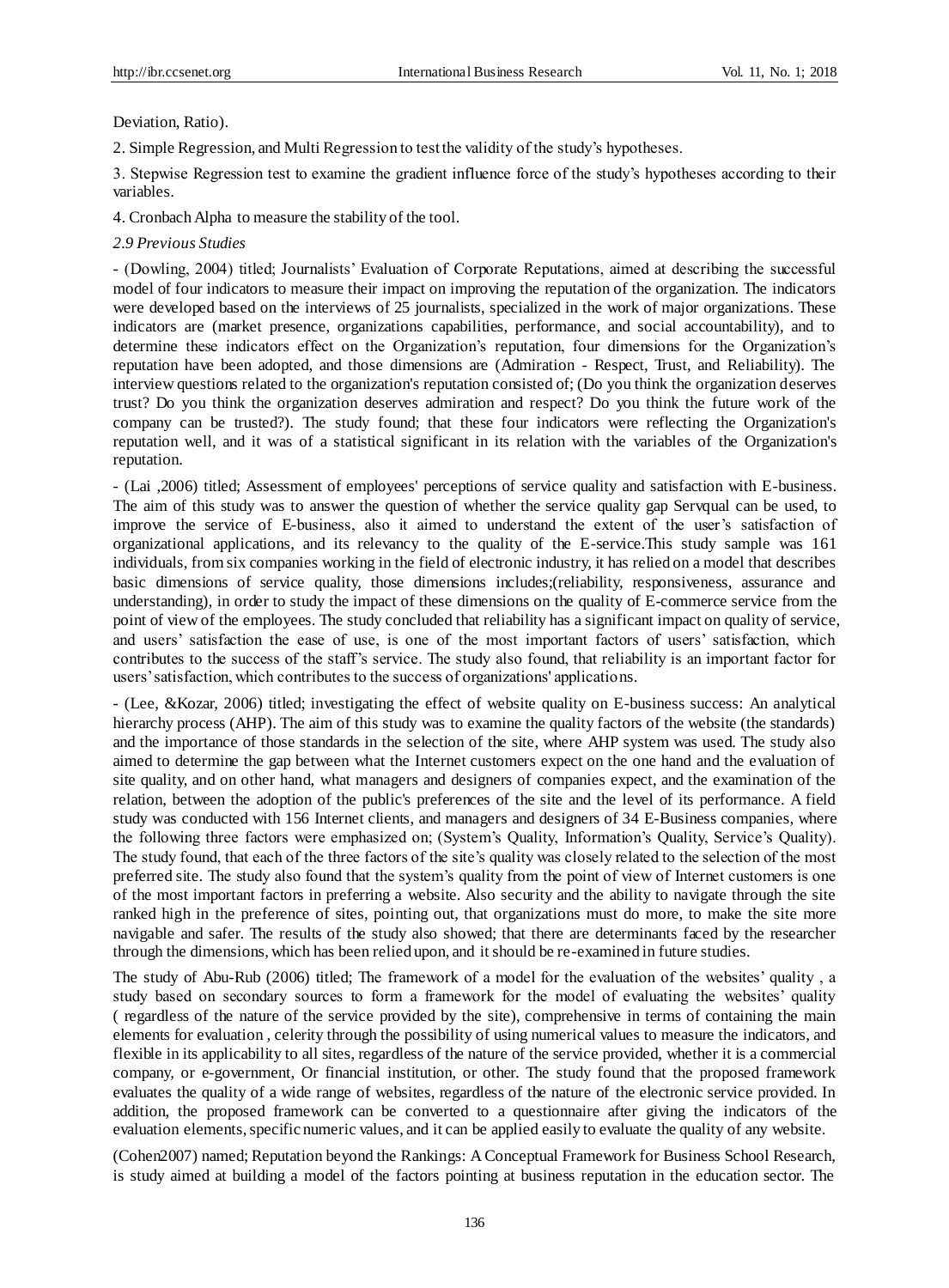researcher relied on the sources of secondary information (theoretical literature) to reach the results of the study, which were; The most important variables of the reputation of educational organizations centred around; the good feeling about educational organizations, the trust in the educational organizations, respect for and admiration of educational organizations, and the appreciation or satisfaction of educational organizations by its audience. As for the factors that raise the level of reputation of educational organizations, they were; performance, service, management, compliance with laws, citizenship, and creativity. The study recommended to follow a strategy of making good reputation for the institution, this strategy should focus on the development of the geographical area, where the educational institution located, where that focusing must be limited to that geographical area and not to expand to the state or international level. The study discerned, that focusing on a certain geographical area, and working to raise the appreciation and evaluation levels, of the educational institution in a specific geographical area, has a greater effect on improving the reputation of the education institution.

- The study of (Najem and the Almubaideen2009) titled; Electronic quality: towards a proposed model for an electronic quality dimensions. The study aimed to define the dimensions of Electronics'-quality, in order to reach a comprehensive model of Electronics'- quality. In its methodology, the study adopted the literature and studies related to the subject of the study, with the idea; that through the analyses of such literature and relating studies, the study will reach the objectives it is pursuing, which is; to introduce a comprehensive model of Total Quality Management (TQM) that can be applied on websites. The study assumption was; that Quality of service (QoS) dimensions, have become the most important in quality improvement principles, and those dimension shave been determined by five main dimensions which are; the Parables(materialistic facilitating, devices and individuals), Reliability, Responsiveness, Capability(the knowledge and skills of the service provider), Empathy and the quality gaps model, known as Servqual System, which is-according to the study- is still an effective system in the study of the quality of service.Some of the most important conclusions the study reached was; interest in quality was not precedent, but rather, a product of a development, starting with efficiency - producing the maximum can be produced, regardless of its quality-, and then that shifted to interest in quality of production -within the factory-, and thereafter the quality of the product, meaning; an interest transition from a production system to the customer. The interest in service's quality was a later stage of, i.e., a transition from commodity to service, for the transition to an economy service-based in developed economies, made the quality of service the most important. As for the suggested model of website quality, the study presented a five dimensional model consist of; the quality of the organization's website, the quality of the software, the quality of information, the quality of the diversity of E-services, and, finally, electronic ethics.

The study of (Gorla, Somers, Wong 2010) titled; Organizational impact of system quality, information quality, and service quality. The study aim was at the achievement extent of the objectives of QoS in organizational performance in organizations in relation to the variables; quality system, quality of information, and the quality of service. The questionnaire was sent by e-mail to a sample of 800 individuals, where90 individuals responded. The study showed that QoS is the most influential variable in organizational performance, followed by quality for information and then quality system. This study contributes - in theory– in affirming the success of information systems models, through quality systems to quality information, and the influence of quality type to the organizational matters, where;

**1)** Quality system is a well-designed system that achieves organizational system objectives.

**2)** The achievement of information quality in terms of content is of high level of accuracy, comprehensiveness and relevance, and of significant impact on decision-making.

**3)** Quality of service depends on the providing success of services to various users, in accordance with what they expected or exceed their expectations. The study also found, that the quality of information systems; (quality system, quality of information, and quality of services) has an important effect on the organization, and the outcomes points to, that the dimensions of the quality of information systems have a significant positive effect on organizations, either directly or indirectly.

(Lange, Peggy, 2011)study titled; Organizational Reputation: A Review, aimed at clarifying the concept of the organization's reputation with its elements, in terms of management principles, from the aspects of reasons, that affect the reputation of the organization, in terms of familiarity with the organization, it has relied on the Organizations' Reputation Publications, through theoretical articles. The cars manufacturing company Toyota was chosen - a case study- for, as it is a highly reputable company, where 2.3 million vehicle have been withdrawn from the market due to a manufacturing fault. The study showed, that the idea of organizational reputation, is an intuitive and simple idea in its general form, yet it is complex when working in the field of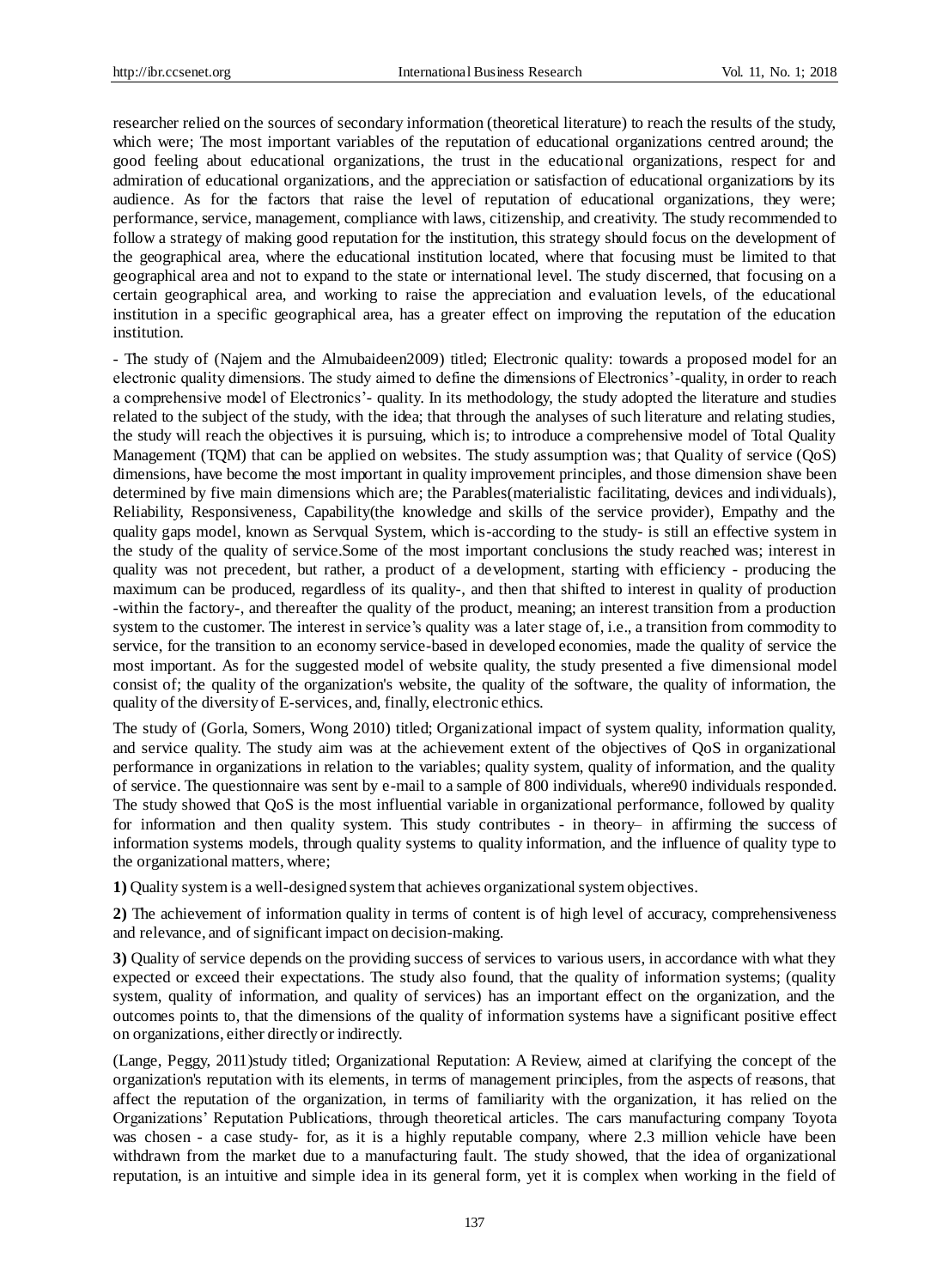researching and investigating management. The study identified three perceptions of reputation which are; that reputation consists of familiarity with the organization, beliefs of what to expect from the organization in the future, and the preference level of the organization. The study also produced experimental results in management principles regarding the causes or the effects, that affect the reputation of the organization. The researchers concluded by drawing the attention to some important trends to research in the future, whereby it achieves organizational reputation through multiple dynamic dimensions to define a model for their foundations, and their impact, where it is more comprehensive than the monolithic models previously presented.

(Barron and Rolfe, 2011) titled; Measuring Reputation: Corporate Appeal, Political influence and Regulation. This study aimed at measuring the reputation of organizations through the its mission, the influence of policies and constitution. To measure reputation, the study relied on the variables of; admiration, trust, reliability, Satisfaction, and social responsibility. The study also aimed to expand the concept of reputation, to include theoretical dimensions, while at same time developing, and adopting new measuring tools for reputation, enables researchers to study it accurately. The study was based on field social survey, by means of a decimal scale questionnaire -from 0; lowest estimates of the reputable variables, up to 10, the highest estimate of those variables- for a sample of 1,400 British citizens, and 6000 German citizens, to measure the reputation of 15-20 major companies, some of which; HBSC and Vodafone. The study concluded, that the organization's reputation is not just a competition for the organization's fans, and should not be theoretical or measured on a theoretical basis, because reputation is a crucial source, the company strive to achieve, due to the organization's profitability importance and its survival.

It has also shown that reputation is not just a positive image, or a trademark, although it is important for the profitability of organizations, but it includes measures, based on measurable scientific principles. The study indicated, that the political influence of a company in England, is not related to good reputation, with the exception of engineering and manufacturing companies, and British citizens do not distinguish between organizations on the demand for regulation basis, where some organizations and industries are seen as a structured enough or even more organized, while others consider that they require higher levels of government intervention.

- (Al-Shara and Al-Zoubi 2017) titled; Effect of university websites on foreign students in their selection for their academic specialization: A field study on a sample at the universities of Jidra and Amman Arab University. The aim of this study is to identify the impact of the Jordanian universities' websites, on foreign students in relation to their choice of faculties. To answer the study hypotheses, a questionnaire was designed to measure these hypotheses, which consisted of (22) paragraphs, divided on the three pillars; equipment and materialistic capabilities, educational services, the university's academics and administrates. For the study's community, is made of all the foreign students at both universities, a random simple sample of 77 students was chosen. The questionnaire was distributed to the sample and then analysed by SPSS. The results showed that the private universities subject of the study, uses websites to promote their products, and that most of the students, sample of study, benefited from the marketing services of the university websites in order to register, The study recommended the necessity of the Jordanian private universities to correlate between what is announced on their websites and what is actually in reality on the ground.

## **3. The Theoretical Framework of the Study**

## *3.1 Universities' Websites*

## 3.1.1 Concept of Websites

Websites are a set of web pages interconnected with each other in a hyperlink way to cover a particular topic or represent the organization's activities, products, and services, in a way that ensures, that its goals are achieved through electronic presence (Kelly, 2005:p 41), because it provides all the characteristics of the organization in a strategic framework of understanding of all the elements of critical success or failure in E-business. (Najm, 2010, pp482).

## 3.1.2 Importance of Websites

The importance of the websites lies in it being a private space for business and governmental services, and became a major portal for organizations and governments to provide services to all customers. (Carey, 2001: p 5)

## 3.1.3 Dimensions of Websites'Quality

some of the key dimensions of quality pointed by Nemours researchers are;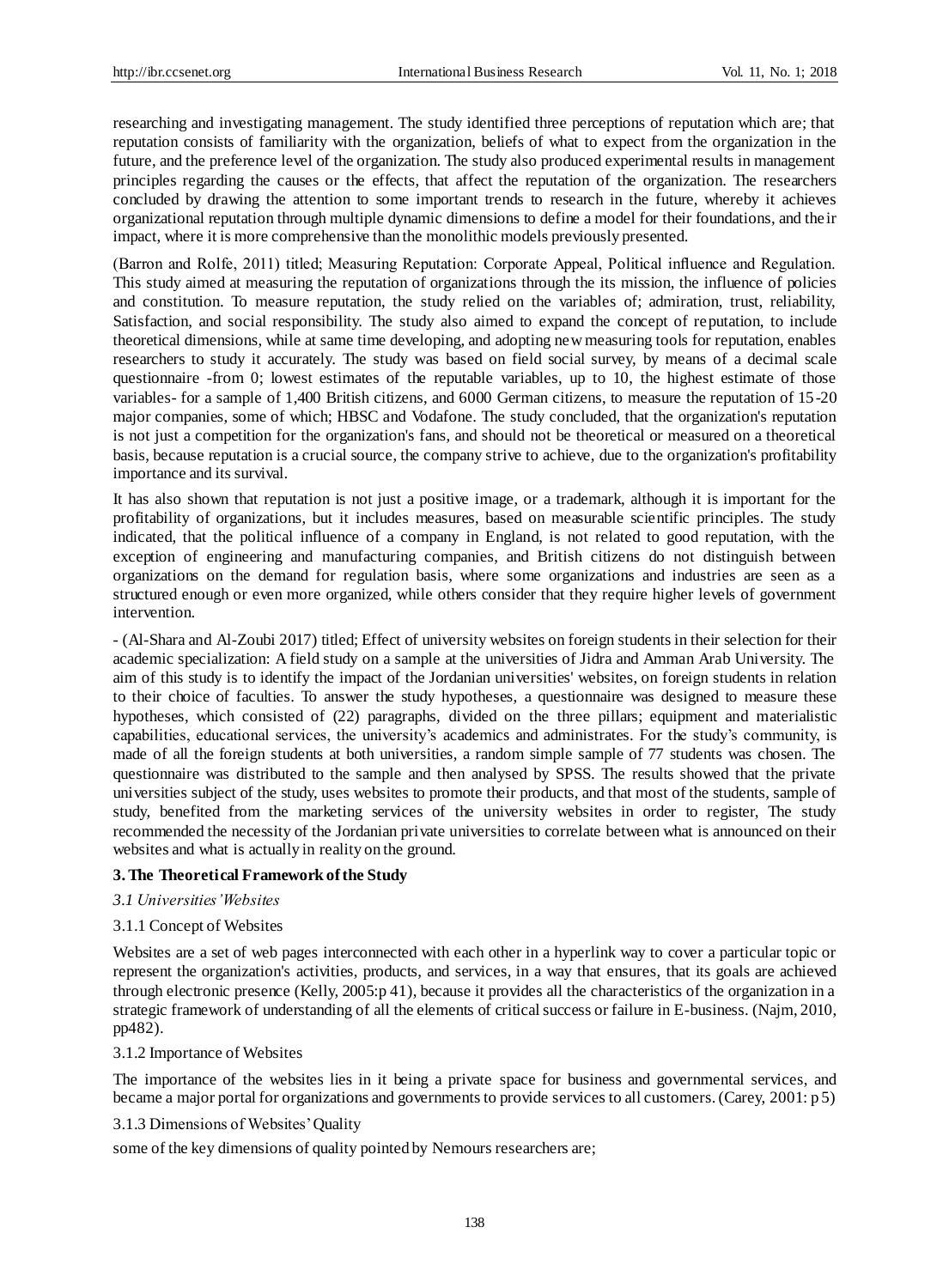- **Comprehensiveness:** Information about the services or products to include what the visitor needs, and this is one of the most important elements of quality, which must be taken into account when evaluating the websites, and the services provided. (DeLone& McLean, 2003: pp10)
- **Responsiveness:** It is the response of the service provider to customers' requests, with accuracy and transparency as expected, and to answer customer inquiries and comments, with an acceptable speed as quickly as the customer expects. (Ahmad, 2009, pp95)
- **Reliability:** is the confidence in the quality and efficiency of the service provided, for the degree of accepting the service is highly dependent on the ability to deliver performance and satisfactory service for a period. (Aladwani & Palvia, 2002: pp469)
- **Information accuracy:** This indicator can be measured using the following checklist: the number, thechecklist, accuracy of information on the website, absence of grammatical or linguistic errors on the website, sources of information on the website are verified.(Barnes and Vidgen, 2001: pp114)
- **Currentness:** currentness of information on the website. This indicator can be measured using the following checklist: number, checklist, up-to-date information on website, and number of updates over a specified period of time, clarity of user's last time update. (Barnes and Vidgen, 2001: pp114), (Mich, 2003: pp39)
- **Attractiveness:** it is an absolute personal dimension for the quality irrelevant to one's function, but in the general form, appearance, touch, sound and taste of the product and ultimately, it depends on the personal technology level of the consumer. (Al Hilali, 2009, pp478)

# 3.1.4 Quality of Information

In spite of the increasing information, many organizations feel that they are in real crisis. In the report published by The Economist, it was noted, that information is everywhere, and its outcomes of knowledge are not always materialized, and there is a lot of inaccurate and unreliable information, for when the information are of high quality and accuracy, it become a factor in in reducing uncertainties, and increase the level of knowledge (The Economist, 2005: pp1).

# *3.2 Quality of E-Services*

# 3.2.1 The Concept of E-services Quality

it means the extent to which a website facilitates the sale, purchase and delivery of services and products efficiently and effectively(Zeithmal, et al., 2000: 363), and it is; the customers evaluation for the services provided to them by interacting with the service(Praeg & Spath,2010.pp32), and it is also; the achievement of efficient mobility on the network, and increasing the volume of data and information provided to the customer (Najm, 2010, p. 472), and the customer can evaluate the website according to the degree of browsing enjoyment, during his visit to the website(Rashid, 2008, pp66). (Pavlichev & Garson, 2004: pp169) declared; that E-services are primarily initiated by governments (E-Governments), out individuals and institutions needs to deal with the governments to gain access to services with less effort, time and cost, and added, that E-services may also include E-commerce and everything on the Internet.

# 3.2.2 The Concept of Reputation

Reputation is a public assessment of the organization's ability to meet the recognised needs of the public (Pollock, 2003:pp46), and it is the impression of the consumers about the organization, in connection to its products, policies and terms, where the more positive their opinion is, they are keenest to maintain the relationship and strengthen it. The organization might got associated with certain reputation, that emerges in the minds of the end consumers, through which it obtains a competitive advantage that attracts the public (Sobnosky, 1999: 25).However, the organization is expected to gather the views of the consumers, to assess their strengths and weaknesses, and then carry out communication activities that improves its reputation and image, regarding its various activities in the consumers' minds. (Lange, 2011: pp155). Some of the benefits reputation grants the organization are; improving its image, attracting and retaining employees, attracting consumers, and building a long relationship with them. (Fombrun, 2000:pp85), and reputation remains one of the causes for success, as (Ewing, 1999: pp121) noted, that although good reputation may help organizations to succeed, it is not a warranty for an overall success.

# 3.2.3 Factors of the Interest in Organizations 'Reputation

Organizations that do good work for their reputation emphasize on the following factors: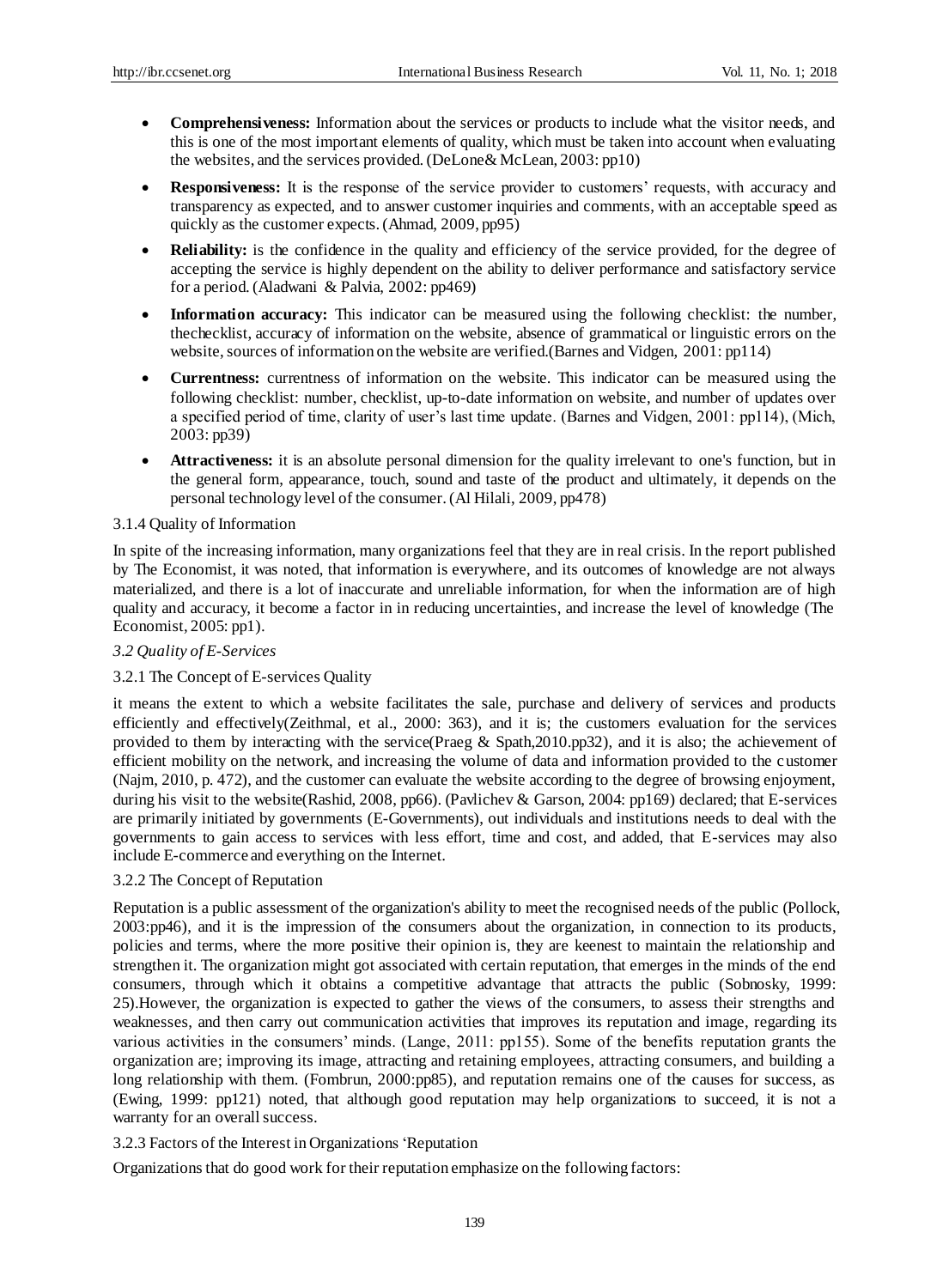**Appearance and Excellence**: No matter how good the organization is, there is no real reputation without its appearance and its name popularity. Most analyses confirm, that the awareness of the organization or the affinity between the public and the organization, positively affects its reputation, and it is noticeable, that reputable organizations are the most visible ones through the media, for taking interest in communicating with all shareholders and the public, increases the perception of the organization as genuine and credible. (Fombrun, 2004: pp53)

**Transparency**: Organizations should have openness and transparency in their work field, for the organizations develop and strengthen their reputation, when they are transparent in running their affairs. On the contrary, organizations that avoid communicating with the public, do not provide minimum information about their internal structures ,and avoids revealing what it does and how it is done, usually the public opinion of its reputation reduced public (Fombrun, 2004: pp51).

# **Classification standards of reputable organizations**

There are standards for the distinguish characteristics of reputable organizations, these standards are cantered around eight characteristics as follow: quality of management, ability to develop; (development of internal infrastructure or services, growth of revenues, etc.), quality of product or service,( it is possible to put in place a standards to masseur theQoS), retaining important people, the sound financial position, the optimal use of assets and possessions of the organization, degree of innovation (degree of services' innovation and operations provided by organizations), and its friendliness toward the environment.(Martin, Hetrick, 2006: pp5)

Organizations that have these characteristics are well-reputed, because such characteristics, conform a popular impression for the organization's costumers, which makes a distinctive image or perception of the organization. (Martin, Hetrick, 2006:pp229)

#### 3.2.4 Reputation's Metrics

Reputation is a tool that can be used for competing, where performance is required to be consistently excellent in order to gain the desired reputation, and thus serve as an incentive for accurate performance at all levels in the organization. The most famous metric for the organization's reputation according to the annually published magazine Fortuneis; the most exciting and impressive organization. This metric, rely on a reputation model consist of eight elements(Barron, and Rolfe,2011:pp2); Creativity, management of individuals, use of organizational assets, social responsibility, quality of management, financial position, long-term investments, and quality of the product or service that the organization provide.

Many scholars and researchers have pointed out to the reputation's standards in the organizations, where mostly were focused on the impression, and the way the organization's customers and shareholders feels, and they concentrated on emotional appeal, vision, leadership, financial performance, work environment, social responsibility, products and services. Some researchers cited four elements to measure the organization's reputation, and those elements are; admiration, respect, trust, reliability (Dowling, 2004: pp198).(Barron and Rolfe2011: pp3) pointed to five dimensions of reputation and they are; admiration, trust, reliability, satisfaction, and social responsibility.(Kotler 2001: pp36) identified satisfaction as an indication for the recognised performance by the customer, for in case of the expected performance failure, the customer will be in a discontent or displeasure state, and if the performance is coincide with expectation, the customer will feel joyfulness and content, but in a when performance exceeds what is expected by the, the customer position will evolve from satisfaction to the loyalty to the organization, and will be closely connected to it and this is the state that the organizations are looking for.

## **4. The Practical Framework of the Study**

## *4.1 Exhibiting the Results and the Hypotheses'Test*

#### 4.1.1 The Study's Main Hypothesis

There is no statistical significant effect on the quality of the website in terms of its dimensions; (the design quality of website, quality of information, quality of services) on the reputation(admiration, respect, satisfaction) of the Jordanian private universities at the level of ( $\alpha \le 0.05$ ).

In order to examine the hypothesis, the multi regression of the study's sample views' averages was used to determine the extent of the statistical significant effect at the level of ( $\alpha \le 0.05$ ) for the quality of the website according to the dimensions; (the design quality of website, quality of information, quality of services), on the reputation(admiration, respect, satisfaction) of the Jordanian private universities, and Table (1) shows the results.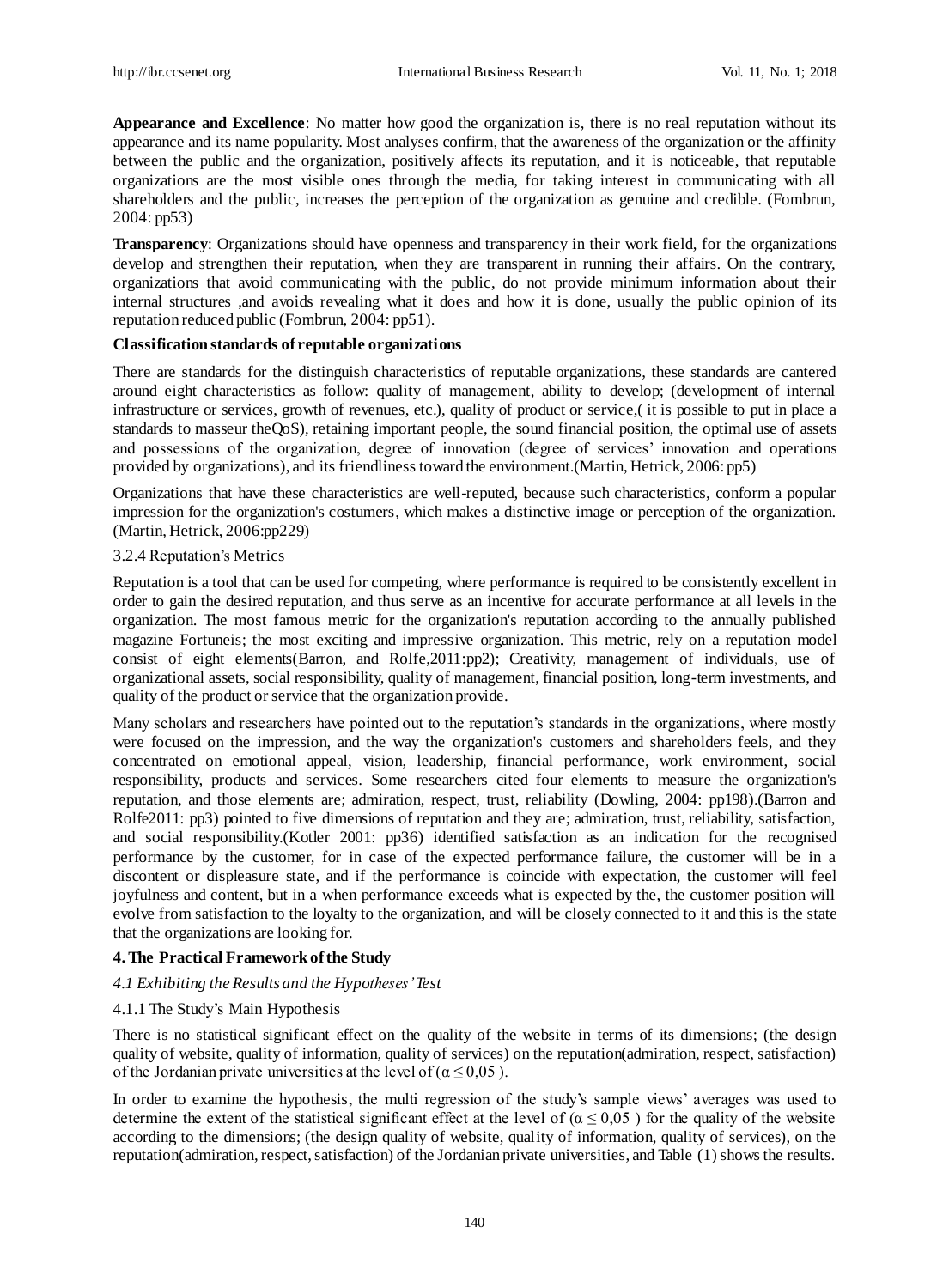|                | Significance's |                                     |             | <b>Calculated</b> | <b>Tabular</b> | DF               |  |  |  |
|----------------|----------------|-------------------------------------|-------------|-------------------|----------------|------------------|--|--|--|
|                | Level          | <b>Coefficient of Determination</b> | correlation |                   |                | Freedom's degree |  |  |  |
| <b>Quality</b> |                |                                     | coefficient |                   |                |                  |  |  |  |
| of             |                |                                     |             |                   |                |                  |  |  |  |
| Website        | 0.000          | 0,3                                 | 0,5         | 131.8             | 2,1            | 553              |  |  |  |
|                |                |                                     |             |                   |                | 550              |  |  |  |

Table 1. Multi regression of website quality in university reputation

The results of the statistical analysis in Table (1) showed that there is a statistical significant effect for the quality of the website on the reputation of the Jordanian private universities, for the correlation coefficient  $(R)$  was  $(0,5)$ at the level of ( $\alpha \le 0.05$ ), and as for the coefficient of determination (R 3) it was (0.3), which means; that the value of (40%) of the changes in the reputation of the Jordanian private universities, is the result of the change in the quality of the website, this result is reinforced by the increase in the value of (F). Therefore, we reject the null hypothesis and accept the alternative hypothesis, meaning; that there is a statistical significant effect for the quality of the website on the reputation of the Jordanian private universities. Based on such result we conclude, that the importance of websites quality in improving the reputation of universities, and this importance stems from the evolution of information technology, because students are using the information technology to access data, which is of great importance to the universities' websites, and because universities' websites is the students' overlooking portal at the universities, and it is the first glimpse of the university the students see, thus the website works to form impressions in their minds, which affects the reputation of the universities from stand point of the study's sample.

## 4.1.2 Stepwise regression test for the quality of websites

In order to determine the most influential dimension of the quality of the website (quality of services, quality of information, and quality of website design) on the reputation of Jordanian private universities, the stepwise regression was used for the study's sample views' averages at the statistical significance level( $\alpha \le 0.05$ ), and Table (2) shows the test results.

Table 2. Stepwise regression test for the quality of the university website on the reputation of universities

| Dimensions of the Website     |         |       | $\mathbf{R}^2$ | Significance's Level |
|-------------------------------|---------|-------|----------------|----------------------|
| Quality of Services           | 577.067 | 0.522 | 0.321          | 0.000                |
| Quality of Information        | 353.495 | 0.615 | 0.363          | 0.000                |
| Quality of the Website Design | 257.344 | 0.625 | 0.388          | 0.000                |

Table (2) indicates that the quality of services has had the greatest impact on the reputation of the Jordanian private universities. The value of the test (F) was (577.067) and an explanatory capacity (32.1%). This means; that (32.1%) of the changes in the reputation of Jordanian universities, are resulting from the change in the quality of services. Though as forthe quality of the information, we note that the value of the test (F) has reached (353,495), and the explanatory capacity of the variables of the quality of services, and the quality of information has reached (36.3%). We also note that the value of the test (F) for the quality of the design has reached (257,344) and the explanatory capacity for the variables of quality of service, quality of information and quality of the website design has reached (38.8%).

To arrive at more detailed results, this hypothesis was divided into sub-hypotheses that were tested as follows:

# **The first sub-hypothesis: There is no statistical significant effect for the quality of the website design (comprehensiveness, attractiveness) on the reputation of Jordanian private universities at the level of (α ≤ 0, 05).**

Table 3. Simple regression of university's website design quality for university's reputation

| Design's<br>Ouality<br>0t | Significance's       | Calculated F | Tabular F |       | R2    |             | The result  |
|---------------------------|----------------------|--------------|-----------|-------|-------|-------------|-------------|
| Universities<br>Website   | Level                |              |           |       |       | Regression  | of the null |
| (comprehensiveness,       |                      |              |           |       |       | coefficient | hypothesis  |
| attractiveness)           | $\boldsymbol{0.000}$ | 366.960      |           | 0.445 | 0.221 | 0.177       | ejected     |

Table 3. Indicates that there is a statistical significant effect for the quality of the website design on the reputation of the Jordanian private universities. The value of  $(F)$  reached (366.960) and at a moral significance of (0,000), and therefore we reject the null-hypothesis and accept the alternative hypothesis, which means; that there is a statistical significant effect of the website design quality (comprehensiveness, attractiveness) on the reputation of Jordanian private universities at the level of ( $\alpha \le 0.05$ ). The comprehensiveness design of the website and its ability to provide adequate links and attractiveness that drew the attention of students, and having a better view of the university in general, leads to a better reputation for those universities. This means; that the design of the website contributes to raise the level of admiration and respect for the university, and raise the proudness level of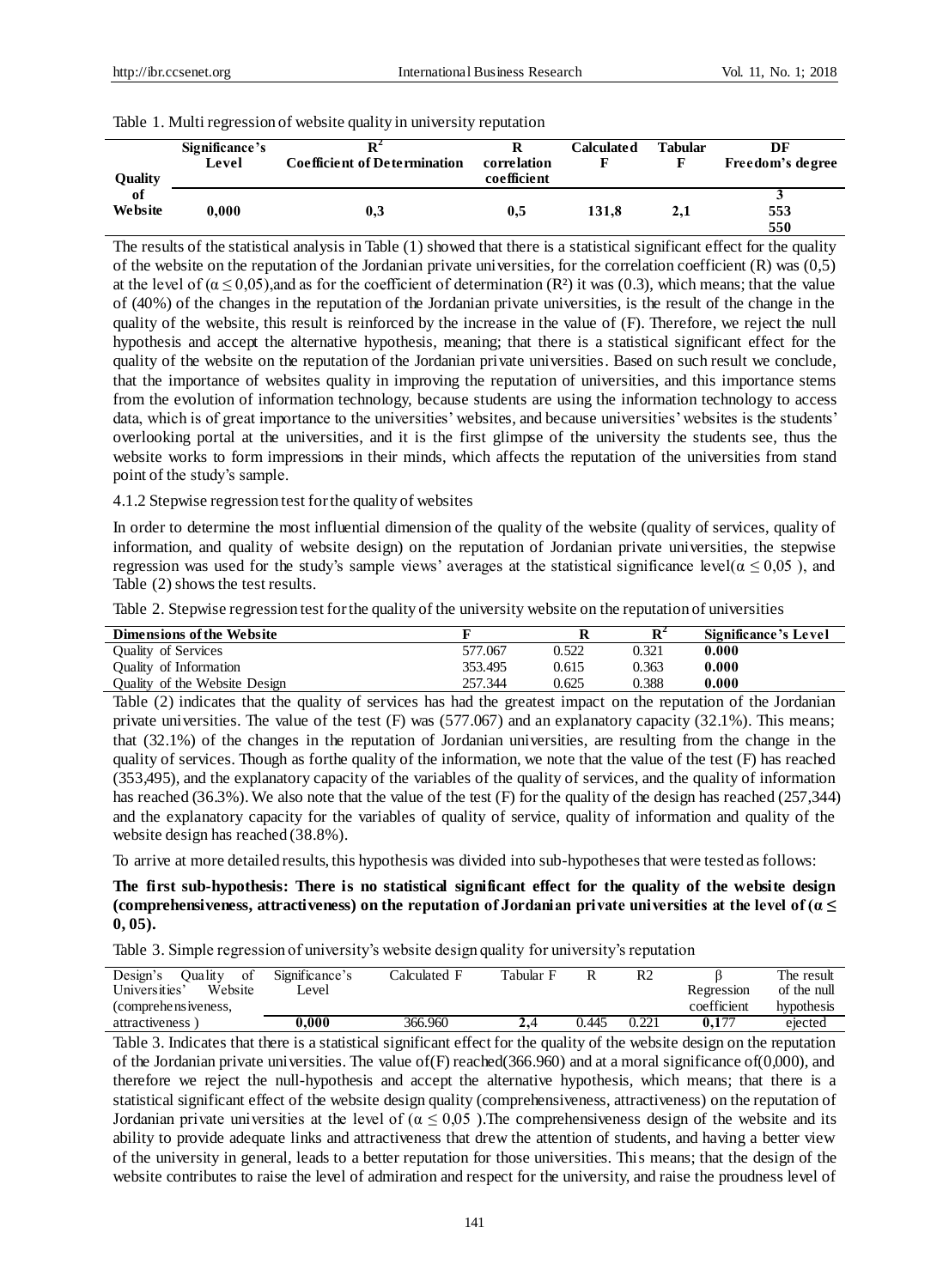students in their universities, through the design attractiveness and comprehensiveness of all the links that suit the students.

# **Second sub-hypothesis: There is no statistical significant effect on the quality of information (currentness, accuracy of information) on the reputation of Jordanian private universities at the level of (** $\alpha \leq 0, 05$ **).**

Table 4. Simple regression of university website information quality for the reputation of universities

| оf<br><b>Ouality</b> | Significance's    | Calculated F | Tabular F              | R                                  | R <sup>2</sup> | Regression                | The result of the |
|----------------------|-------------------|--------------|------------------------|------------------------------------|----------------|---------------------------|-------------------|
| provided             | Level             |              |                        |                                    |                | $coefficient \beta$       | null hypothesis   |
| information          |                   |              |                        |                                    |                |                           |                   |
| Universities'        | 0.000             | 430.930      | 2,1                    | 0.470                              | 0.220          | 0,188                     | Rejected          |
| Website              |                   |              |                        |                                    |                |                           |                   |
| <i>(currentness)</i> |                   |              |                        |                                    |                |                           |                   |
| and accuracy         |                   |              |                        |                                    |                |                           |                   |
| of<br>the            |                   |              |                        |                                    |                |                           |                   |
| information)         |                   |              |                        |                                    |                |                           |                   |
| $-11$ $(1)$          | $\sim$ 100 $\sim$ | $\sim$       | $\sim$<br>$\mathbf{a}$ | $\sim$ $\sim$<br>$\sim$ 100 $\sim$ | $\cdots$       | $\cdots$<br>$\sim$ $\sim$ | $\cdot$ $\sim$    |

Table (4) shows that there is a statistical significant effect for the website's quality of the information (currentness and accuracy of the information) on the reputation of the Jordanian private universities, asthe value of (F)was (430.930), which is higher than its tabular value, and at a significant level of (0.00), and which is less than the specified value of ( $\alpha \le 0.05$ ). Therefore, the null hypothesis is rejected and we accept the alternative hypothesis, and this means; that there is a statistical significant effect for the quality of the information (currentness and accuracy of the information) on the reputation of the Jordanian private universities at the level of ( $\alpha \le 0.05$ ), where by the currentness and the accuracy of information, is of the most important purposes of visiting the website, for the student who visits the university website, in order to search for information , it becomes more important when it is accurate and up-to-date, and therefore, it means that the quality of information contribute to theperception improvement of the University, and thus improve its reputation.

# **The third sub-hypothesis: There is no effect for the quality of services (reliability, responsiveness) on the reputation of Jordanian private universities at the level of (** $\alpha \leq 0.05$ **).**

Table 5. Simple regression forthe quality of website's services effect on the reputation of universities

| <b>Quality</b><br>services<br>provided                       | of<br>at | Significance's<br>Level | Calculated F | Tabular F | R     | R <sup>2</sup> | Regression<br>$coefficient \beta$ | The result of<br>the null<br>hypothesis |
|--------------------------------------------------------------|----------|-------------------------|--------------|-----------|-------|----------------|-----------------------------------|-----------------------------------------|
| Universities'<br>Website<br>(reliability,<br>responsiveness) |          | 0.000                   | 570.069      | 2.1       | 0.470 | 0.311          | 0.310                             | Rejected                                |

Table (5) indicates that there is a statistical significant effect for the quality of the website's services on the reputation of the Jordanian private universities, as the value of (F) was (570.069), which is higher than the tabular value, and at a significant level of (0.00), and less than the specified value of ( $\alpha \le 0.05$ ), and therefore, we reject the null- hypothesis and accept the alternative hypothesis. which means; that there is a statistical significant effect for the quality of services (reliability, responsiveness) on the reputation of Jordanian private universities at the level of ( $\alpha \le 0.05$ ), where is the importance of websites' services, lies in their reliability and responsiveness to what students need, for students seek answers to their inquiries through the university website, which may make them feel satisfied, admired and respected. And respond to what students need, students are seeking to answer their queries through the website University, which may make them feel satisfied of, admire, and respect for the university.

## **5. Conclusions and Recommendations**

## *5.1 Results*

The results of the study indicated that:

1. The quality of web design (comprehensiveness and attractiveness), quality of information (currentness and accuracy) was high.

2. The quality of services (reliability and responsiveness) provided by the University's website was at an medium level and did not reach the desired level.

3. The quality of the information provided by university websites was at an appropriate level.

4. The quality of the web design was of a high standard and met the expectations of the students. Also, the design of the webpages of the universities' websites has the attractiveness, the ease of navigation and access to the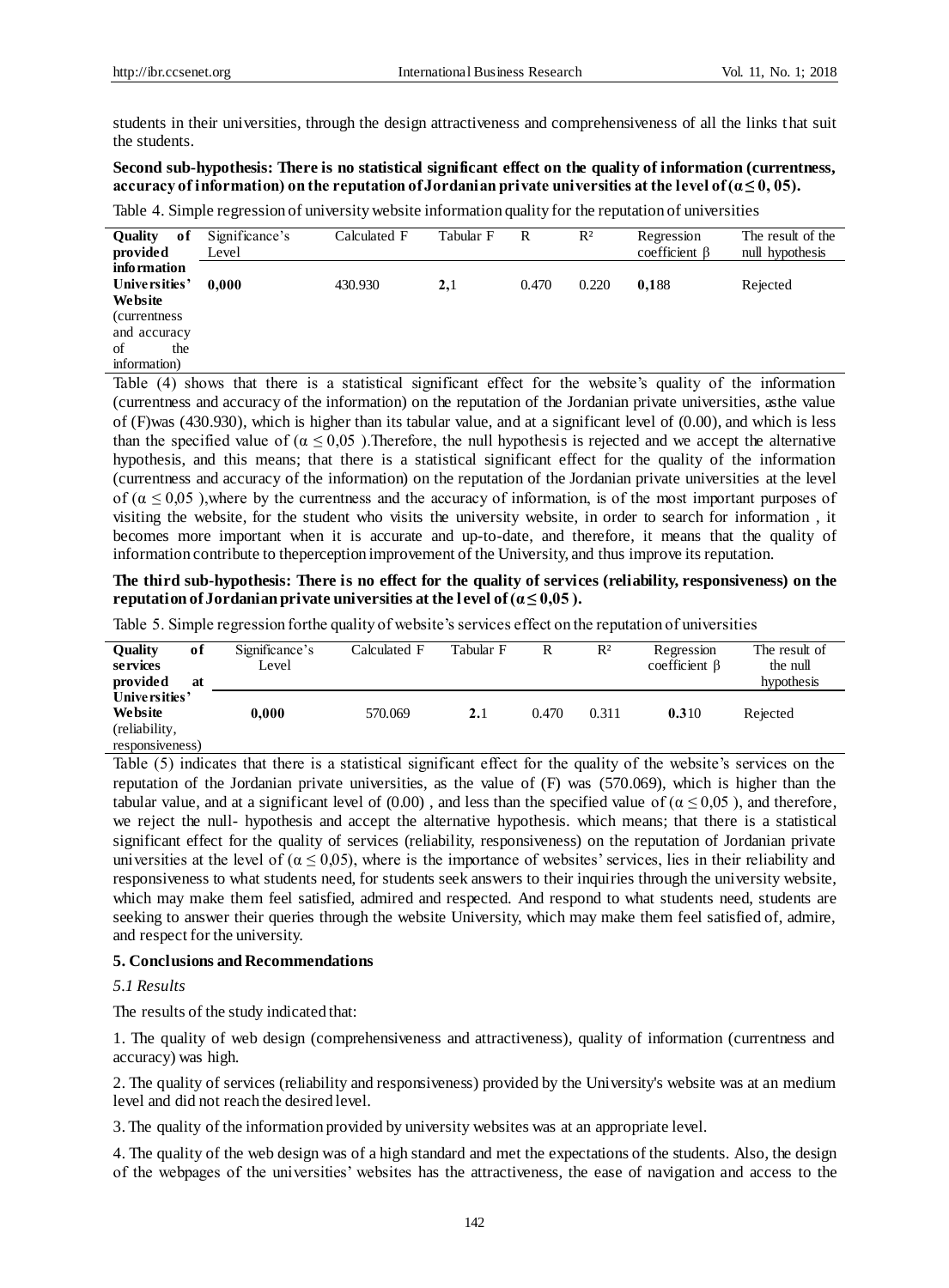#### required information.

5. Universities enjoy a good reputation, and they are admired, respected, satisfying by and for students. As study found, that the admiration, respect, and satisfaction achieved, reflects the positive reputation of the universities, also the study showed the following:

A. Universities' students feels the admiration for their universities, loyalty, and keenness to Describe the University with the best descriptions, as they also have shown, that they are proud to be associated with their university.

B. University students feel the respected for their universities, and that the website enhances that sense, as well as their positive perception toward the services and information provided through these websites.

C. The study showed that the university's website, provides services that are relatively superior to traditional services, and provides the required information on the website, although some of the websites of these universities do not provide electronic registration services, in a way for traditional registration to be avoided.

6. The study also found; that there is an effect for the quality of university's websites on elevating these universities' reputation. In first place, the quality of services has the higher impact, the quality of information took the second place, and the quality of website design came third, for the conceptual image in the mind-set of students' about their universities,(Reputation) is formed from using websites that consist of services, design and the presented information, which contributes to the circulating of positive notions and narratives about universities among students.

## *5.2 Recommendations*

Based on the findings, the study reached the following recommendations:

1. Jordanian universities should pay more attention to their websites, in terms of the quality of these sites. It is noted; that despite the importance of these sites, there is a lack of quality of contents, especially with regard to registering through the website, as the study has found, that the registration services are not available for some universities.

2. The necessity to improve the quality of services provided at the Jordanian private universities, as the results of the study indicated, that the quality of their services was moderate, which may affect the reputation of these universities negatively in the future.

3. To conduct further studies concerning the quality effect of these websites on improving the universities' reputation, especially that the researcher noticed the scarcity of Arabian studies related to the university's websites' quality, including new dimensions has not been covered by this study, such as; other dimensions of quality, confidentiality, safety, etc., and also, it could be from the point of view of universities 'employees (internal quality).

4. This study opens the door for researchers, to carry out researches based on its findings, regarding the factors affecting the reputation of universities. It also opens the door for researchers to conduct researches related to the quality of E-services from other points of view such as employees, lecturers and others.

## **References**

- Aladwani, A. M., & Palvia, P. C. (2002). Developing and validating an instrument measuring user-perceived web quality. *Information and Management, 39*(6), 467-476. https://doi.org/10.1016/S0378-7206(01)00113-6
- Ali, A. Z. (2016). Electronic Advertising, University Book House, UAE.
- Barnes S., &Vidgen R., (2001). Assessing the Quality of Auction WebSites, in Proceedings of the 34th International Conference on System Sciences.
- Barron, D., & Rolfe, M. (2011). Measuring Reputation: Corporate Appeal, Political Influence and Regulation, (Unpublished), Oxford University, Centre for Corporate Reputation.
- Carey P. (2001).Creating Web page with HTML, (2nd Ed.), Course technology.
- Cohen, D. V. (2007), Reputation beyond the Rankings: A Conceptual Framework for Business School Research, College of Business Administration, Florida International University, Miami, FL, USA. *Corporate Reputation Review, 10*(4), 278-304. https://doi.org/10.1057/palgrave.crr.1550055
- DeLone, W. H., & McLean, E. R. (2003), The DE Lone and McLean model of information systems success: a ten-year update. *Journal of Management Information Systems, 19*(4), 9-30. https://doi.org/10.1080/07421222.2003.11045748